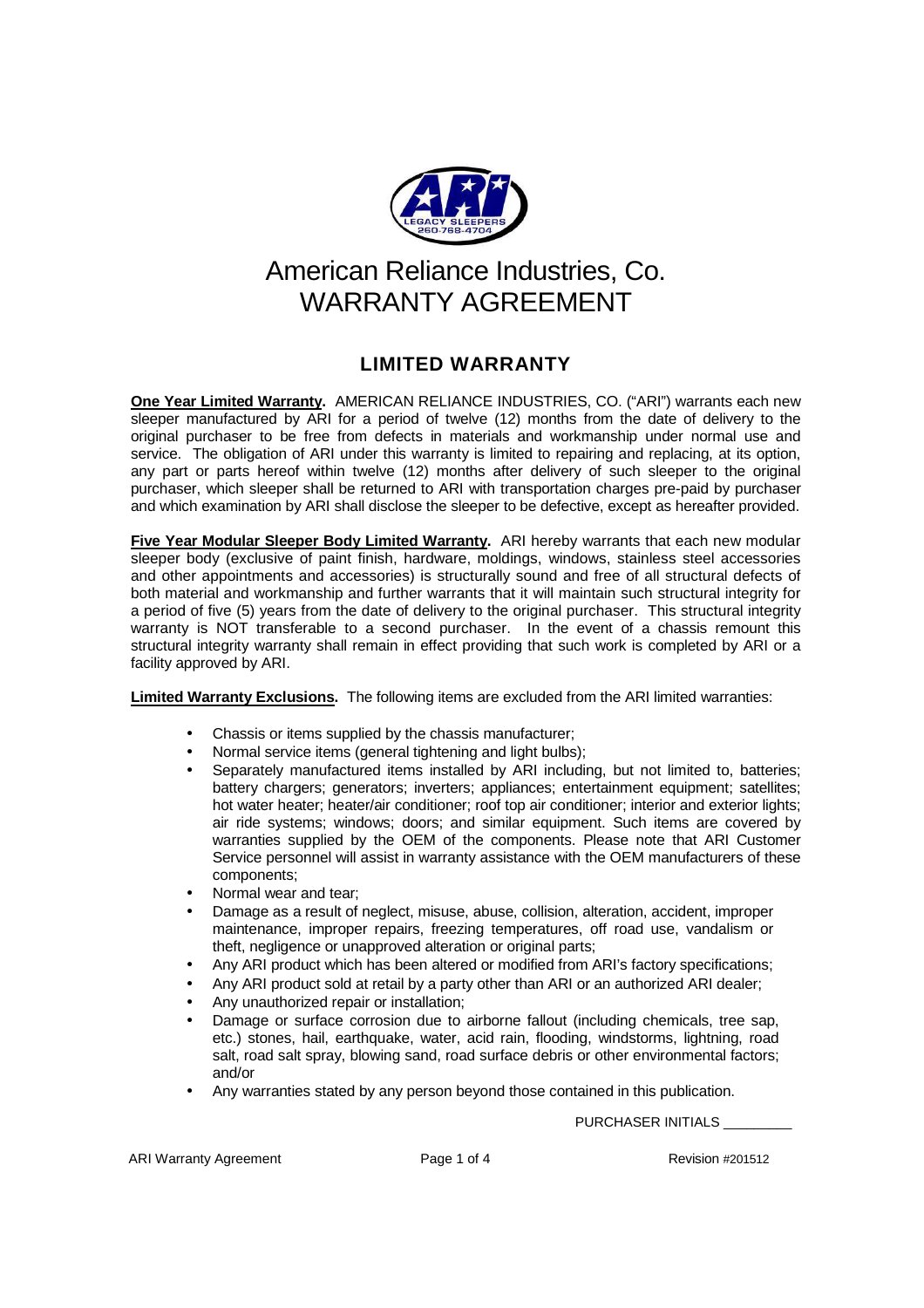THIS MANUFACTURER'S WARRANTY IS PROVIDED IN PLACE OF ANY AND ALL OTHER REPRESENTATIONS OF EXPRESSED OR IMPLIED WARRANTIES OF MERCHANTABILITY AND FITNESS FOR A PARTICULAR PURPOSE. NO PERSON IS AUTHORIZED TO MAKE ANY REPRESENTATION OR WARRANTY ON BEHALF OF ARI AND ANY OF ITS DEALERS OR DISTRIBUTORS OTHER THAN SET FORTH IN THIS MANUFACTURER'S WARRANTY. YOUR RIGHT TO SERVICE AND REPLACEMENT PARTS ON THE TERMS EXPRESSLY SET FORTH HEREIN ARE YOUR EXCLUSIVE REMEDIES AND NEITHER THE MANUFACTURER NOR ANY OF ITS DISTRIBUTORS SHALL BE LIABLE FOR DAMAGES WHETHER ORDINARY, INCIDENTAL OR CONSEQUENTIAL.

## **Other Limitations and Disclaimers.**

1. ARI FURTHER DISCLAIMS ANY LIABILITY FOR ECONOMIC LOSS ARISING FROM CLAIMS OF PRODUCT FAILURE, NEGLIGENCE, DEFECTIVE DESIGN, MANUFACTURING DEFECT, FAILURE TO WARN AND/OR INSTRUCT, LACK OF ROADWORTHINESS, AND ANY OTHER THEORY OF LIABILITY NOT EXPRESSLY COVERED UNDER THE TERMS OF THIS LIMITED WARRANTY.

2. TO THE EXTENT ANY IMPLIED WARRANTY OF MERCHANTABILITY OR FITNESS FOR A PARTICULAR PURPOSE IS IMPLIED BY LAW AND CAN NOT BE DISCLAIMED UNDER APPLICABLE LAW DESPITE THE DISCLAIMER HEREIN, SUCH WARRANTIES SHALL BE LIMITED TO THE DURATION OF ONE YEAR FROM THE DATE OF DELIVERY OF THE ARI PRODUCT TO THE FIRST RETAIL OWNER.

3. NEITHER ARI NOR THE SELLING DEALER SHALL HAVE ANY RESPONSIBILITY FOR ANY INCIDENTAL OR CONSEQUENTIAL DAMAGE; LOSS OF USE OF THE PRODUCT; LOSS OF TIME, PROFITS OR INCOME; INCONVENIENCE; COMMERCIAL OR ECONOMIC LOSS; OR ANY OTHER CONSEQUENTIAL OR INCIDENTAL DAMAGES.

4. IN NO EVENT SHALL ANY REPAIR OR REPLACEMENT UNDER THIS LIMITED WARRANTY EXCEED THE FAIR MARKET VALUE OF THE CUSTOMER'S SLEEPER AS OF THE DATE THE CUSTOMER PROVIDES NOTIFICATION OF THE DEFECT.

5. The terms and conditions contained herein, as well as those of any documents prepared in conjunction with the sale of the sleeper may not be modified, altered or waived by any action, inaction or representations, whether oral or in writing, except upon the express, written authority of an executive management employee of ARI.

6. ARI and its dealers also reserve the right to provide post-warranty repairs, conduct recalls, or extend the warranty coverage period for certain ARI products, at the sole discretion of ARI. The fact that ARI has provided such measures to a particular sleeper in no way obligates ARI to provide similar accommodations to other owners of similar sleepers.

7. ARI reserves the unrestricted right at any time and from time to time to make changes in design of and/or improvements on its products without thereby imposing any obligation on itself to make corresponding changes or improvements in or on its products theretofore manufactured.

8. Should repairs become necessary under the terms of this Warranty Agreement, the extent of that repair shall be determined solely and exclusively by ARI and shall be performed solely by ARI or a repair facility designated and approved by ARI. The expense of any transportation to or from ARI or such repair facility and any down time shall be that of the purchaser and is not an item covered by this Warranty Agreement.

PURCHASER INITIALS \_\_\_\_\_\_\_\_\_\_

ARI Warranty Agreement **Page 2 of 4** Revision #201512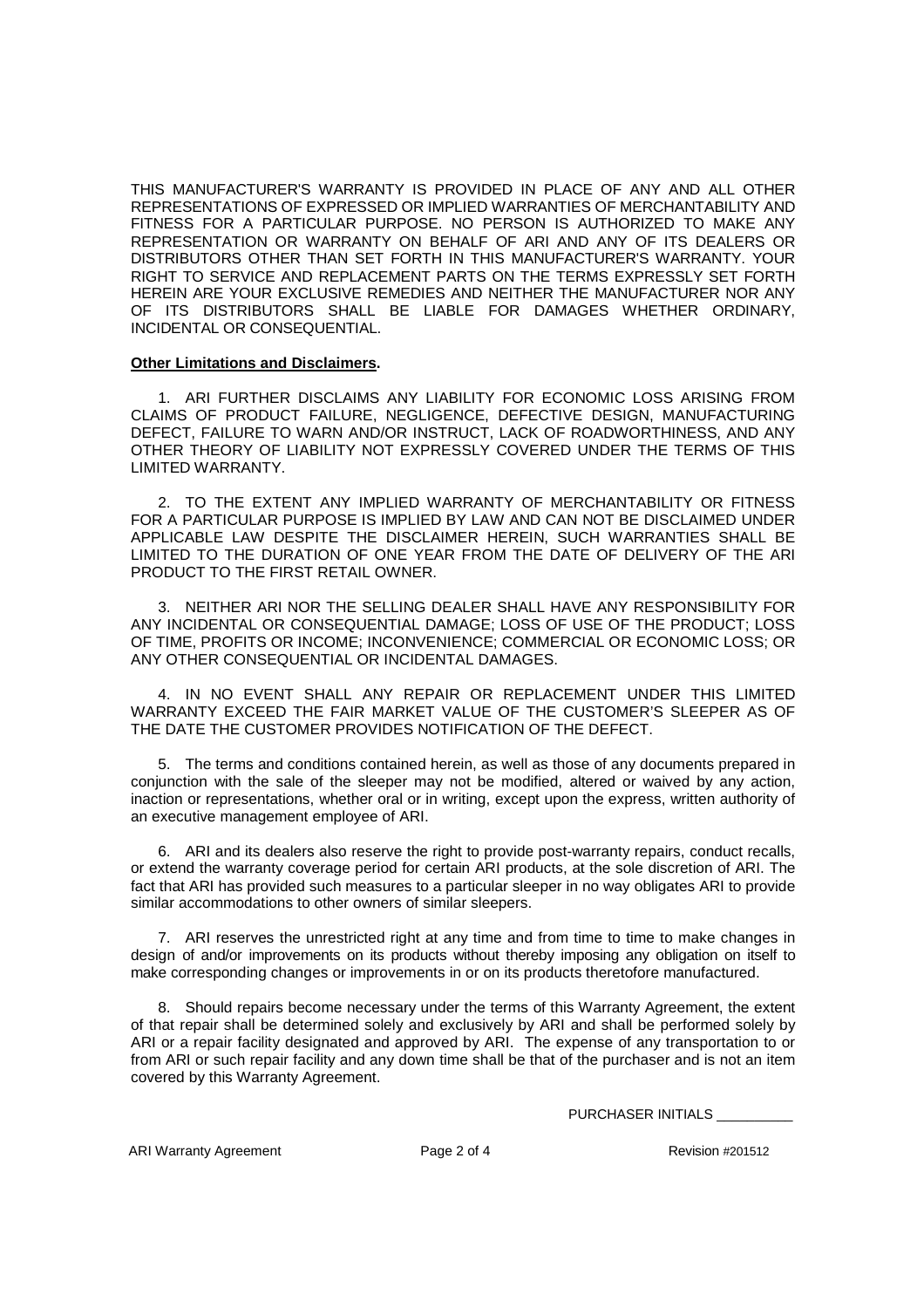9. The ARI Limited Warranties are conditioned upon normal use and proper maintenance of such ARI products; prompt written notice of all defects submitted to ARI; no repair or additions thereto except by ARI; said defect not resulting from misuse, negligence, accident, remounting, overloading by purchaser or third parties. If any of such conditions are not complied with, the warranty shall be void and unenforceable.

10. The coverage of the One-year Limited Warranty and Five-year Modular Sleeper Body Structural Limited Warranty extend only to the first retail purchaser and is not transferable.

**The Purchaser's Obligations.** Purchaser must submit a signed Warranty a within 30 days of delivery of the ARI product in order to activate warranty coverage. All warranty work or repairs must be referred to ARI for authorization as a condition precedent to limited warranty coverage. ARI or a repair facility approved and designated by ARI must perform all warranty work. That means that, depending on the warranty repair needed, the product may need to be taken to another authorized repair facility or returned to ARI. ARI must receive written notice of any remaining warranty claims from the purchaser prior to the expiration of the purchaser's limited warranty, and the purchaser must allow ARI an opportunity to resolve the matter.

For further information regarding this Limited Warranty, please contact ARI at:

ARI Warranty Department 860 North Tuscany Drive PO Box 246 Shipshewana, IN 46565 260-768-4704 (Customer Service)

## PAINT FINISH

Paint finishing is covered by the warranty supplied by the paint finisher. A copy of the paint finisher's warranty is available upon request from the paint finisher or from an ARI Customer Service Representative. Paint finish is excluded from ARI limited warranties.

**ELECTROLYSIS/GALVANIC CORROSION**. Electrolysis is caused by two or more dissimilar metals reacting against each other causing paint to lift and blister. The trucking industry has battled this problem for many years. Your sleeper comes standard with a protective coating of ECK applied between all handles, hinges, lights and hardware attachment points. This protective coating is designed to reduce and control the natural occurring process of galvanic corrosion (electrolysis), should you remove any of the components where ECK has been applied they must be recoated prior to reinstallation. Since galvanic corrosion is a naturally occurring process and not a preparation or paint application problem it is NOT covered under any ARI warranties. Galvanic corrosion is also EXCLUDED from the paint finisher's warranty. ARI will, however, at its discretion offer some expense relief on a per call basis if this should occur. General guidelines are as follows:

- Prior to 12 months from the date of delivery to the original purchaser 75% coverage.
- Subsequent to 12 months from the date of delivery to the original purchaser but prior to 24 months from the date of delivery to the original purchaser 50% coverage.
- Subsequent to 24 months from the date of delivery to the original purchaser but prior to 36 months from the date of delivery to the original purchaser 25% coverage.
- Subsequent to 36 months from the date of delivery to the original purchaser 0% coverage.

PURCHASER INITIALS \_\_\_\_\_\_\_\_\_\_

ARI Warranty Agreement **Page 3 of 4** Revision #201512